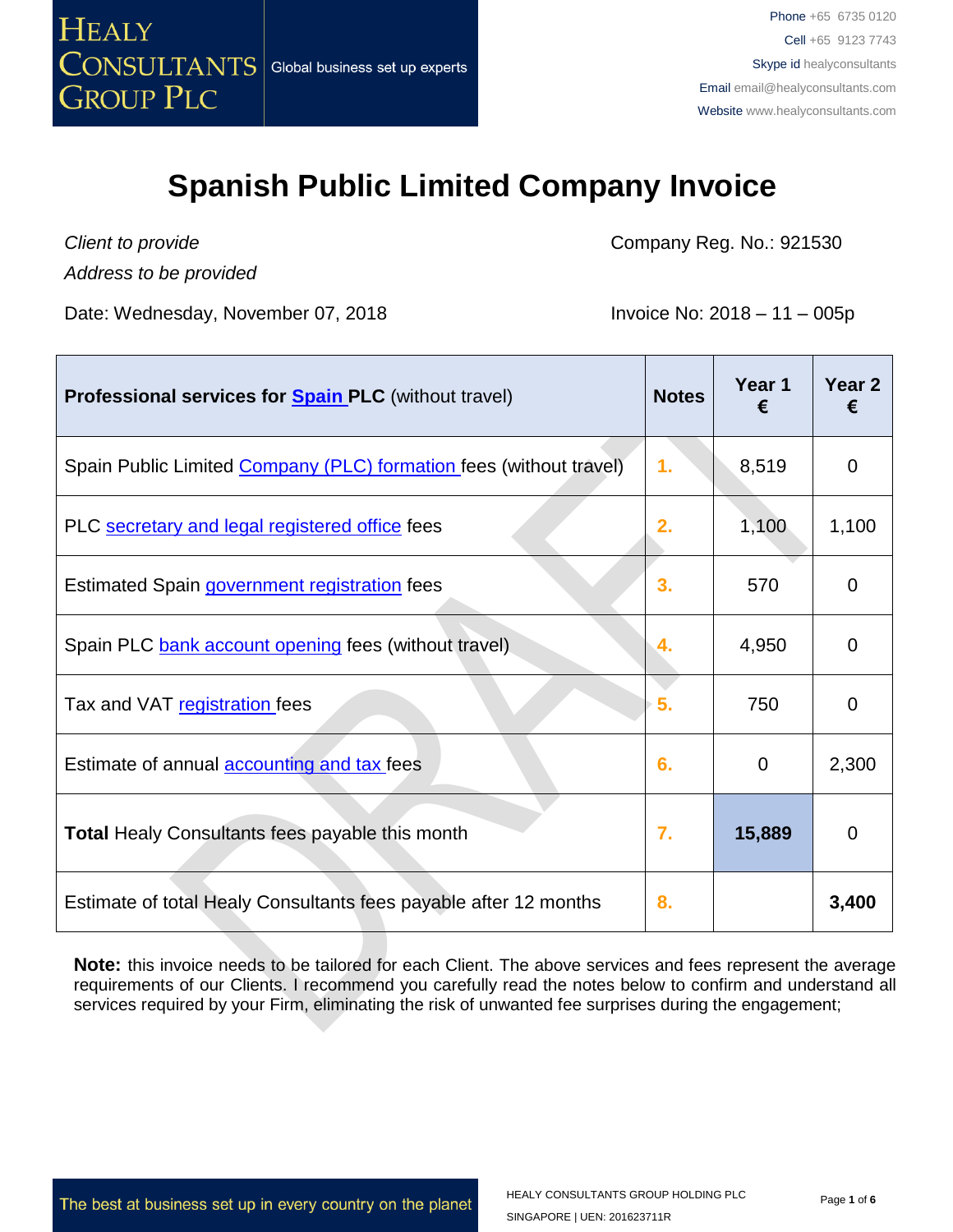

#### *Notes to invoice above*

**1.** Healy Consultants fees to efficiently and effectively complete Spain public company registration within [three weeks](http://www.healyconsultants.com/spain-company-registration/fees-timelines/#timelines) by i) choosing the optimum regulatory license for our Client's business activities ii) reserving a company name with the Spain [Registrar of Commercial Entities](http://www.rmc.es/Home.aspx?lang=en) iii) settling our accountant and lawyer fees and iv) preparing a high quality company incorporation application for the Spain Registrar of Commercial Entities;

All [engagement fees](http://www.healyconsultants.com/company-registration-fees/) (click link) are agreed and paid up front and agree to the fees published on our country web pages. Consequently, there are no hidden fees, surprises or ambushes throughout the engagement. All engagement deadlines are agreed up front in the form of a [detailed project plan,](http://www.healyconsultants.com/index-important-links/example-project-plan/) mapping out [deliverables](http://www.healyconsultants.com/deliverables-to-our-clients/) by week throughout the engagement term;



Every week during the engagement, Healy Consultants will email our Client a [detailed status update.](http://www.healyconsultants.com/index-important-links/weekly-engagement-status-email/) Our Client is immediately informed of engagement problems together with solutions. Your dedicated engagement manager is reachable by phone, Skype, live chat and email and will communicate in your preferred language;

**2.** In accordance with [Corporate Enterprises Act,](http://law.au.dk/fileadmin/www.asb.dk/omasb/institutter/erhvervsjuridiskinstitut/EMCA/Spanish_Act.pdf) each Spain PLC must appoint a company secretary, who may be a natural person or a body corporate, but the PLC secretary must be resident in Spain. Healy Consultants will act as your Spain PLC Secretary, for which our annual responsibilities include **i)**  preparation and filing of the annual return; **ii)** securely maintaining PLC records; **iii)** liaising with the Spain Government on behalf of our Client; **iv)** legal filing of changes of PLC structure; and **v)** ensuring PLC record compliance with local PLC law;

In accordance with the Spanish [Corporate Enterprises Act,](http://law.au.dk/fileadmin/www.asb.dk/omasb/institutter/erhvervsjuridiskinstitut/EMCA/Spanish_Act.pdf) a PLC shall as from the date of its incorporation have a legal registered office in Spain, to which all official government communications and notices may be addressed. To comply with this statutory requirement, Healy Consultants' Spain office will be the registered office address for your company. Thereafter, this address will be used to receive government correspondence including **i)** tax letters **ii)** notice of the legal annual return; and **iii)** all government communications. Most of our Clients wish to place [Healy Consultants'](http://www.healyconsultants.com/corporate-outsourcing-services/company-secretary-and-legal-registered-office/) office address on invoices, contracts, websites and business cards;

**3.** This fee is an estimate of government costs payable during your Firm's engagement. For transparency purposes, all government fee payments will be supported by original receipts and invoices. Examples of government costs include **i)** reserving the PLC name; **ii)** obtain the certificate of incorporation with the [Company Registry \(](http://www.rmc.es/Home.aspx?lang=en)CMR) **iii)** publishing the corporate registration in the official gazette [\(BORME\)](https://www.boe.es/diario_borme/index.php?lang=en) and **iv)** submit a notification of start of operations to a private agency authorized by the municipality (ECLU). Following engagement completion, Healy Consultants will refund our Client any excess of funds received over actual Government costs paid;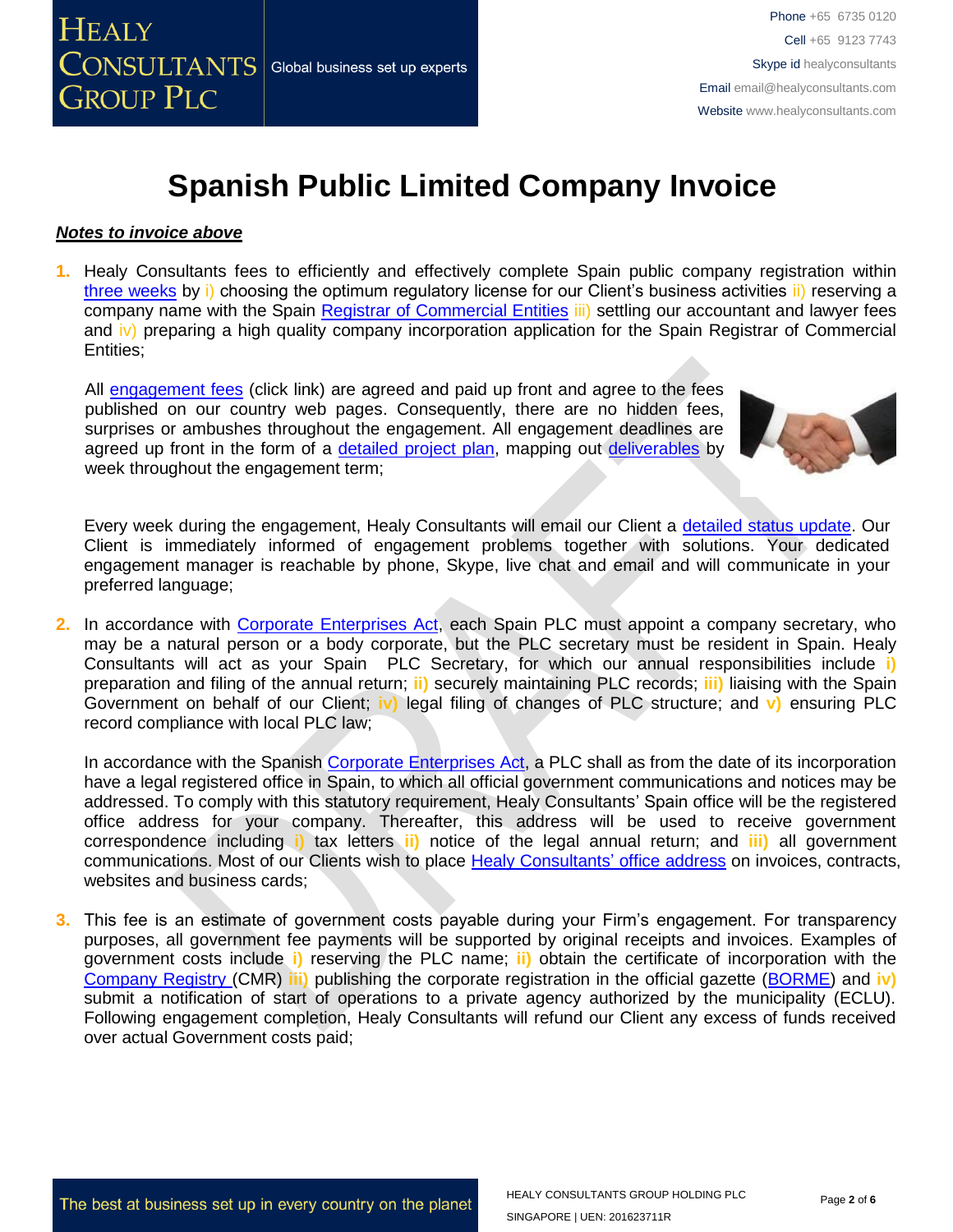

**4.** Healy Consultants will be pleased to open a Spain corporate bank account without our Client travel. It is a time consuming task, and Healy Consultants will shelter our Client from the associated administrative challenges. As you can appreciate, it is a difficult task to obtain bank account approval through a newly formed company when partners, directors and bank signatories reside overseas. Healy Consultants will prepare a business plan for the bank to optimize the probability of corporate bank account approval.

Depending on our Client's business and nationality, there is a 20% probability the banks will request a bank signatory to travel for a one hour bank interview. Healy Consultants will try its best to negotiate with the bank for a travel exemption. If our Client must travel to Spain for corporate bank account opening, Healy Consultants will refund our Client €950;

If our Client is not comfortable with only a Spain corporate bank account, Healy Consultants will be pleased to open [an international corporate bank account](http://www.healyconsultants.com/international-banking/) (click link) outside of Spain. Examples include New York, Germany, Liechtenstein, Austria, Bulgaria, South Africa, Australia, London, South America or Dubai. All banks will be top tier banks in these countries with excellent internet banking services. Example of our global banking partners include HSBC, Standard Chartered Bank, Citibank, Barclays, Standard bank, ANZ bank, VTB bank, UBS, Credit Suisse;

The banks enjoy ultimate power of approval of corporate bank account applications. Consequently, guaranteed success is outside of Healy Consultants' control. What is inside our control is the preparation and submission of a high quality bank application that maximizes the likelihood of approval. To date, we enjoy a 100% approval record because of [our global banking relationships](http://www.healyconsultants.com/international-banking/corporate-accounts/) and determination.







Global banks continue to tighten corporate bank account opening procedures, their internal compliance departments completing more thorough due diligence of Clients. Consequently, our Clients should expect the bank account approval period to take up to 6 weeks. Furthermore, global banks now require evidence of proof of business in the country where the corporate bank account will be, including sales contracts or lease agreement;

- **5.** In accordance with Spain Taxation Laws, each entity must register for corporate tax and VAT and obtain a Spanish tax registration number (CIF) from the [Agencia Tributaria \(click link\);](http://www.agenciatributaria.es/)
- **6.** For a public company, these accounting and tax fees are an estimate of Healy Consultants fees to efficiently and effectively discharge your annual company accounting and tax obligations. Following receipt of a set of draft accounting numbers from your company, Healy Consultants will more accurately advise accounting and tax fees. For a dormant company, Healy Consultants fees are only €950;

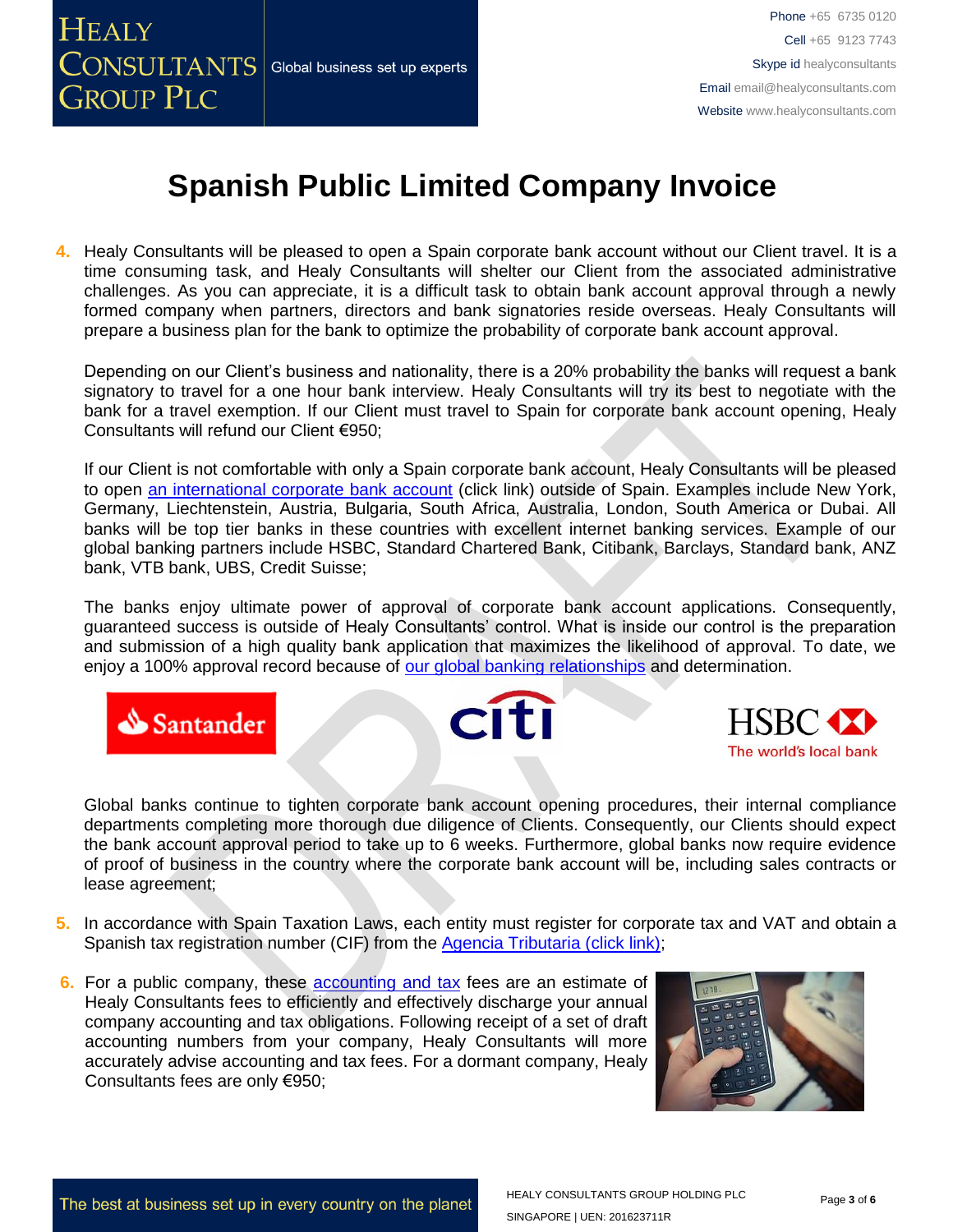

- **7.** All fees quoted in this invoice correspond to fees quoted on Healy Consultants' [website.](http://www.healyconsultants.com/company-registration-fees/) Please review this invoice carefully to identify errors. During the rush of the business day, it is possible that Healy Consultants inadvertently made fee calculation errors, typing errors or omitted services or omitted historic fee payments from Clients. In the unfortunate event you identify invoice errors, please revert to me directly regarding the same. I apologize in advance if I or my staff made invoice errors;
- **8.** Assuming our Clients re-engage Healy Consultants, this fee is an estimate of the fees payable next year, 12 months after the date of PLC registration this year;
- **9.** Engage Healy Consultants to [project manage](http://www.healyconsultants.com/project-manage-engagements/) business set up in every country on the planet. We are the best in the [world](http://www.healyconsultants.com/best-in-the-world/) at what we do, timely completing [the A to Z](http://www.healyconsultants.com/a-to-z-of-business-set-up/) of every country engagement;
- 10. In accordance with [Corporate Enterprises Act,](http://law.au.dk/fileadmin/www.asb.dk/omasb/institutter/erhvervsjuridiskinstitut/EMCA/Spanish_Act.pdf) the paid share capital of a Spain PLC is €60,000 which must be deposited to the company bank account before the public company is incorporated. To optimize engagement efficiency and minimize delays, Healy Consultants is happy to deposit these funds on behalf of our clients;
- 11. In accordance with [Corporate Enterprises Act,](http://law.au.dk/fileadmin/www.asb.dk/omasb/institutter/erhvervsjuridiskinstitut/EMCA/Spanish_Act.pdf) all the directors and partners of Spanish public company are required to have a fiscal identification number (NIE). Healy Consultants can assist you with the same. Our fees for each NIE application is €1,000 excluding notarization of documents and other third party expenses;
- **12.**If our Client and Healy Consultants properly plan this engagement, our Clients will *not* have to travel during this engagement. Healy Consultants will efficiently complete company registration and corporate bank account opening in a timely manner without our Client presence. Instead, our Client will need to **i)** sign and get documents legalized in the embassy in their country of origin and **ii)** courier the originals to Healy Consultants office;



- **13.** Depending on our Client's business and nationality, the Spanish Government may require a special regulatory license to carry on your business in the country. Healy Consultants will assist our Client secure license approval; there may be additional engagement fees. However, the Government enjoys ultimate power of approval of company registrations and business licenses;
- **14.** If required, Healy Consultants will be pleased to assist your Firm obtain Spanish business [visa a](http://www.healyconsultants.com/spain-company-registration/formation-support-services/)pprovals. Our fee is €5,950 per person and includes preparation of a quality visa application and submitting to the correct Government immigration officers. The Government enjoys ultimate power of approval of visa applications, consequently, guaranteed success is outside of Healy Consultants control. What is inside our control is the preparation and submission of a high quality immigration visa application that maximizes the likelihood of visa approval;
- **15.** It is important our Clients are aware of their personal and corporate tax obligations in their country of residence and domicile. Let us know if you need Healy Consultants help to clarify your local and international annual tax reporting obligations;
- **16.** Some of our Clients' engage Healy Consultants to [recruit](http://www.healyconsultants.com/corporate-outsourcing-services/how-we-help-our-clients-recruit-quality-employees/) local employees. We have a lot of experience in this area and we are quite skilled at securing quality candidates for our Clients';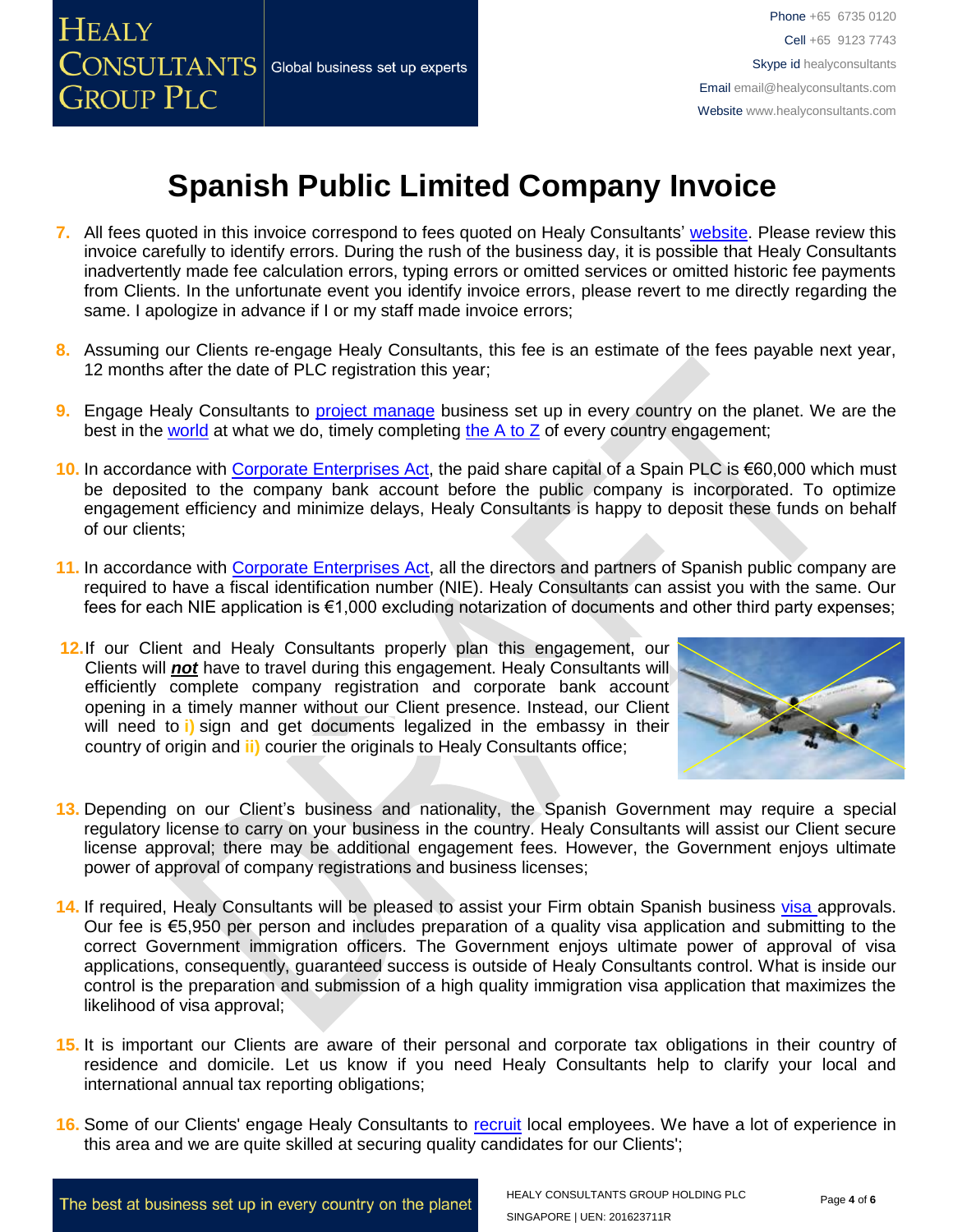

- **17.** If our Client requires nominee non-resident shareholder and director services [\(click link\),](http://www.healyconsultants.com/corporate-outsourcing-services/nominee-shareholders-directors/) Healy Consultants will be pleased to assist. Our fee for professional, passive nominee corporate partners amounts to  $\epsilon$ 2,100 per annum. Our fee to be both nominee non-resident director and shareholder amounts to €6,600 per annum. Being the sole shareholders and sole director of a Client's company exposes Healy Consultants to reputation, litigation and financial risk;
- **18.** Some of our Clients request Healy Consultants to provide temporary shared [office space](http://www.healyconsultants.com/virtual-office/) for 6 months until their preferred business premises is found. If your Firm requires this service, our one-time fee is €950. Monthly rental thereafter is paid directly to the landlord, independently of Healy Consultants;
- **19.** Monthly, quarterly and mid-year Government tax obligations include monthly and quarterly payroll reporting, VAT and corporation tax return filing. If you need our help, Healy Consultants can complete monthly Government reporting for a monthly fee of €760. Healy Consultants monthly support will include i) receive in dropbox the monthly invoices from our client ii) label monthly bank statement transactions iii) preparation and submission of VAT returns and  $|v\rangle$  submission of monthly employee payroll reporting;
- **20.** During the engagement, partners and directors' documents may need to be translated into the local language; before the Government and Bank approves company registration and corporate bank account opening respectively. Consequently, our Client should budget for possible additional translation and embassy attestation fees. Either our Client or Healy Consultants can complete this administrative task;

As always, Healy Consultants will negotiate with all third parties to eliminate or reduce additional engagement costs. For transparency purposes, all third party fee payments will be supported by original receipts and invoices. Examples of possible third party payments include **i)** embassy fees **ii)** notary public costs **iii)** official translator fees;

- **21.** Some of our Clients require an [immediate country solution.](http://www.healyconsultants.com/turnkey-solutions/) With this strategy, within a day Healy Consultants can supply our Client **i)** an existing dormant Spain company number and **ii)** an already approved Spain corporate bank account number and **iii)** a business address. Turnkey solutions are attractive to those entrepreneurs who wish to immediately close a country deal, sign a contract or invoice a customer;
- 22. As stipulated on our **business website** and in section 3 of our engagement letter, Healy Consultants will only commence the engagement following **i)** settlement of our fees and **ii)** completion and signing of our legal engagement letter;
- **23.** Healy Consultants will only incorporate your public company after 75% of [due diligence documentation](http://www.healyconsultants.com/due-diligence/) is received by email. Healy Consultants will only open a corporate bank account after 100% of the Client's original due diligence documentation is received by courier;
- **24.** During the annual renewal engagement with our Client, our in-house [Legal and Compliance Department](http://www.healyconsultants.com/about-us/key-personnel/cai-xin-profile/) reviews the quality and completeness of our Client file. Consequently, Healy Consultants may revert to our Client to ask for more up to date [due diligence documentation;](http://www.healyconsultants.com/due-diligence/)
- **25.** To assist our Clients to minimize foreign exchange costs, we offer the payment in SG\$, Euro, Pounds or US\$. Kindly let me know in which currency your Firm prefers to settle our fees and I will send an updated invoice, thank you;